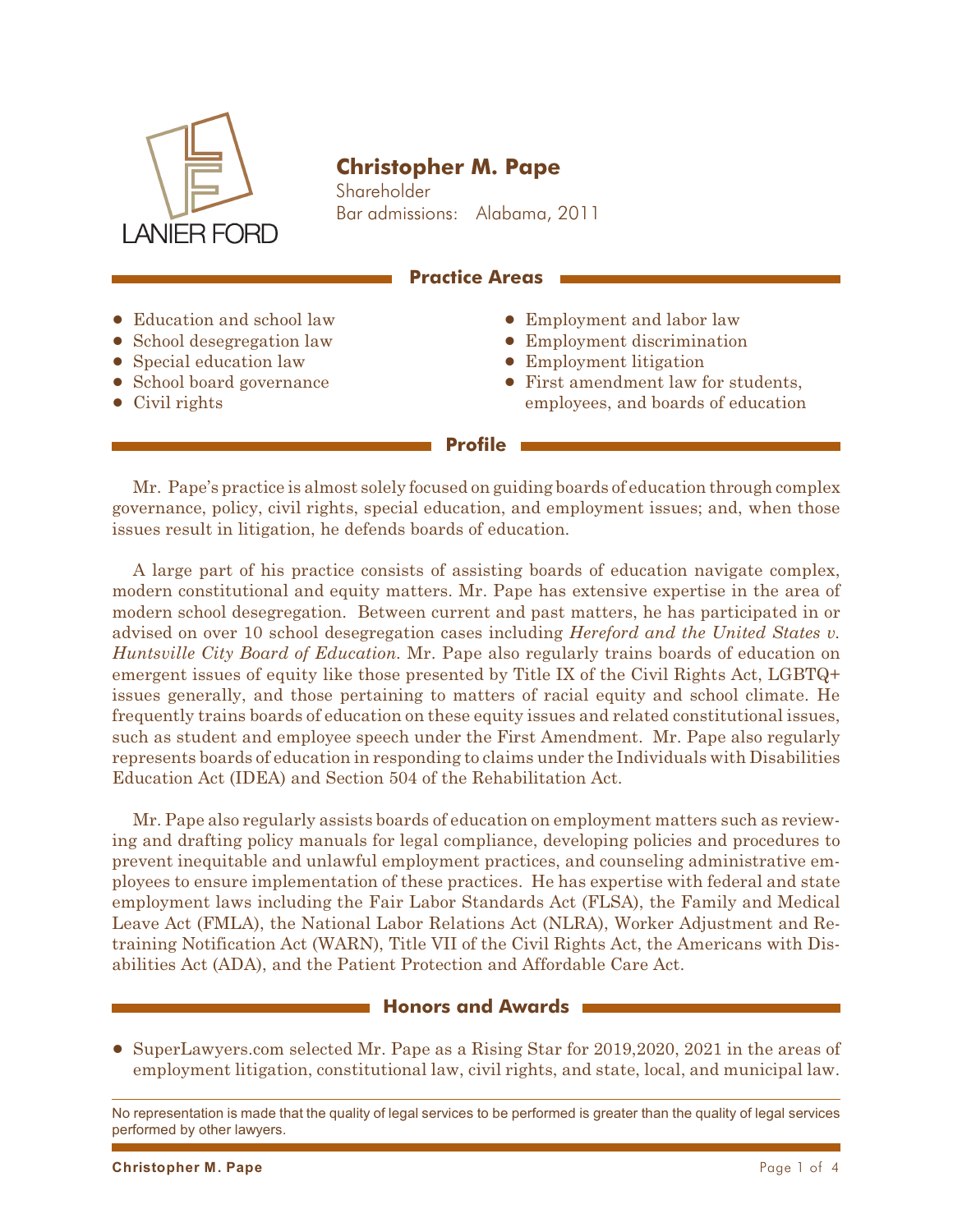#### **Honors and Awards** (continued) **i**

• Named to the Best Lawyers Ones-to-Watch list for 2022. Chosen by the same process used to determine inclusion in *The Best Lawyers in America,* attorneys added to the Ones-to-Watch list are young attorneys who are exhibiting outstanding professional excellence early in their careers. Mr. Pape is recognized in the area of labor and employment law (on behalf of management).

#### **Representative Cases**

- ! *Mahanoy Area School District v. B.L., a Minor, By and Through Her Father, Lawrence Levy and Her Mother Betty Lou Levy,* 141 S.Ct. 2038 (2021). Mr. Pape was the co-author of amici curiae brief filed with the U.S. Supreme Court on behalf of the Huntsville City Board of Education and 11 other Alabama boards of education.
- ! *Team Sys. Int'l LLC v. Aquate Corp.,* 682 F. Appx. 820 (11th Cir. 2017).
- ! *Hereford and United States v. Huntsville City Board of Education,* 2016 WL 9129951, (N.D. Ala. 2015).

# **Professional Associations**

Alabama Council of School Board Attorneys President, 2021-2022 Vice President, 2020-2021 Member, Board of Directors, 2019-2020

Alabama Bar Association

Huntsville-Madison County Bar Association

# **Court Admissions**

U.S. Supreme Court

U.S. District Courts Northern District of Alabama Middle District of Alabama

All Alabama State Courts

#### **Education**

J.D., *magna cum laude,* 2011, University of Alabama, Tuscaloosa, AL Junior and Senior Editor, Journal of the Legal Profession Hugo L. Black Scholar Award Recipient John A. Campbell Moot Court Board Bruce B. Siegal Intellectual Property Moot Court Competition Team

No representation is made that the quality of legal services to be performed is greater than the quality of legal services performed by other lawyers.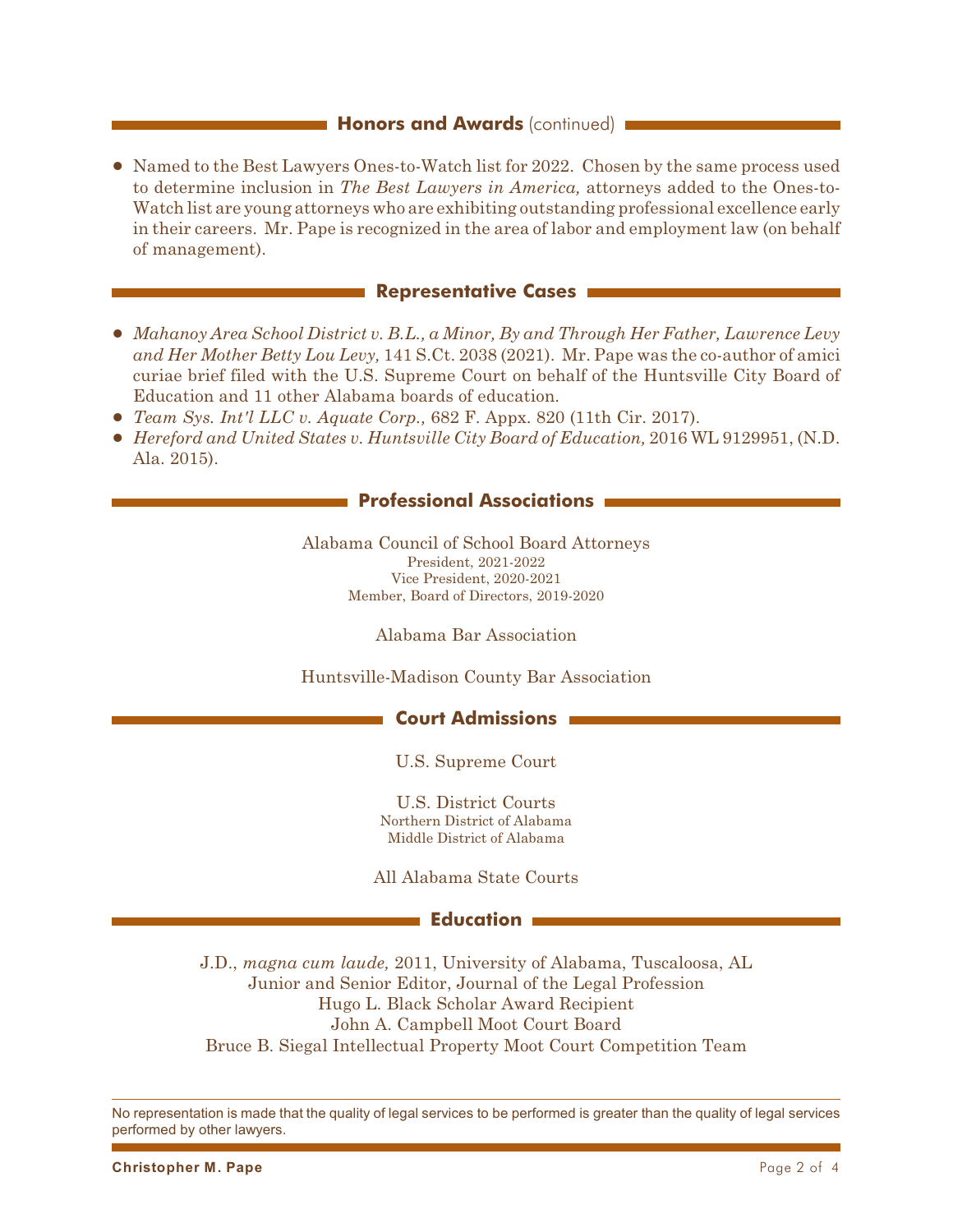# **Education** (continued) **i**

B.A., *summa cum laude,* 2008, Auburn University, Auburn, Alabama, AL Phi Beta Kappa Honor Society Phi Kappa Phi Honor Society Delta Epsilon Iota Honor Society Auburn University Honors College

### **Publications**

- ! "You Tweeted What? Navigating First Amendment Concerns In the Public School Setting," *Alabama Lawyer*, Vol. 81, No. 6, November 2020.
- ! "A Primer For Inclusion Policies and Practices To Advance Racial and Educational Justice: Part II, Students," Council of School Attorneys, Conference Paper, September 2020.
- ! "Ineffective Assistance of Rule 1.2: Seeking an on the Record Waiver to Protect Defendant's Right to Testify," *Journal of the Legal Profession,* 2011.

#### **CLE Seminars**

A recent selection of Mr. Pape's continuing legal education (CLE) seminars include—

- ! Lasting Consequences: Addressing Inequity in Student Discipline, Alabama Council of School Board Attorneys (ACSBA) Annual Conference, October 2020.
- ! Inclusion Policies and Practices to Advance Racial and Educational Justice: Part II, Students, Panelist for Council of School Attorneys (COSA), September 2020.
- ! But I Don't Want Comp Time: FLSA Refresher and Practice Tips, ACSBA Annual Conference, June 2019.
- ! First Amendment Issues for Students, ACSBA Annual Conference, June 2018.

#### **Presentations**

- ! Can They Say That? Speech Issues for Students and Employees, school board member training presented by the Alabama Association of School Boards (AASB), September 2020.
- ! Tough Topics in Student Discipline, school board member training presented by AASB, June 2020.
- ! Tackling Tough Issues and Dispelling Myths in Public Education, Leadership Greater Huntsville, Connect Class, December 2019.
- ! Tackling Tough Issues and Dispelling Myths in Public Education, Leadership Greater Huntsville, Leadership Flagship Class, November 2019.

#### **NOTHER Experience**

! Law Clerk, U.S. District Judge, W. Harold Albritton, III, U.S. District Court for the Middle District of Alabama (2011-2012).

No representation is made that the quality of legal services to be performed is greater than the quality of legal services performed by other lawyers.